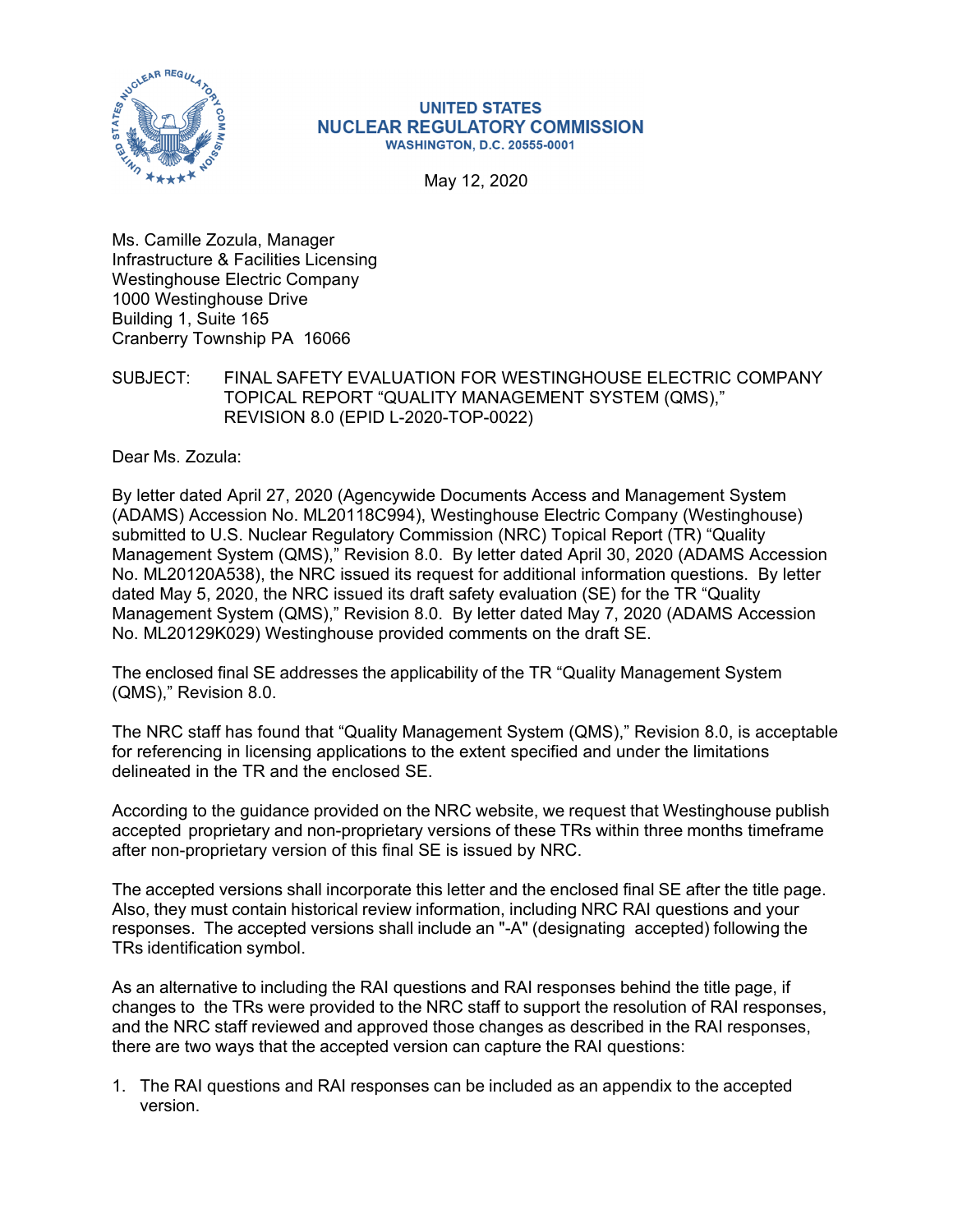C. Zozula  $-2 -$ 

2. The RAI questions and RAI responses can be captured in the form of a table (inserted after the final SE) which summarizes the changes as shown in the approved version of the TRs. The table should reference the specific RAI questions and RAI responses which resulted in any changes, as shown in the accepted version of the TRs.

If future changes to the NRC's regulatory requirements affect the acceptability of this TR, Westinghouse will be expected to revise the TR appropriately or justify its continued applicability for subsequent referencing. Licensees referencing this TR would be expected to justify its continued applicability or evaluate their plant using the revised TR.

Sincerely,

*/RA/* 

 Dennis C. Morey, Chief Licensing Processes Branch Division of Operating Reactor Licensing Office of Nuclear Reactor Regulation

Docket No. 99902038

Enclosure: As stated